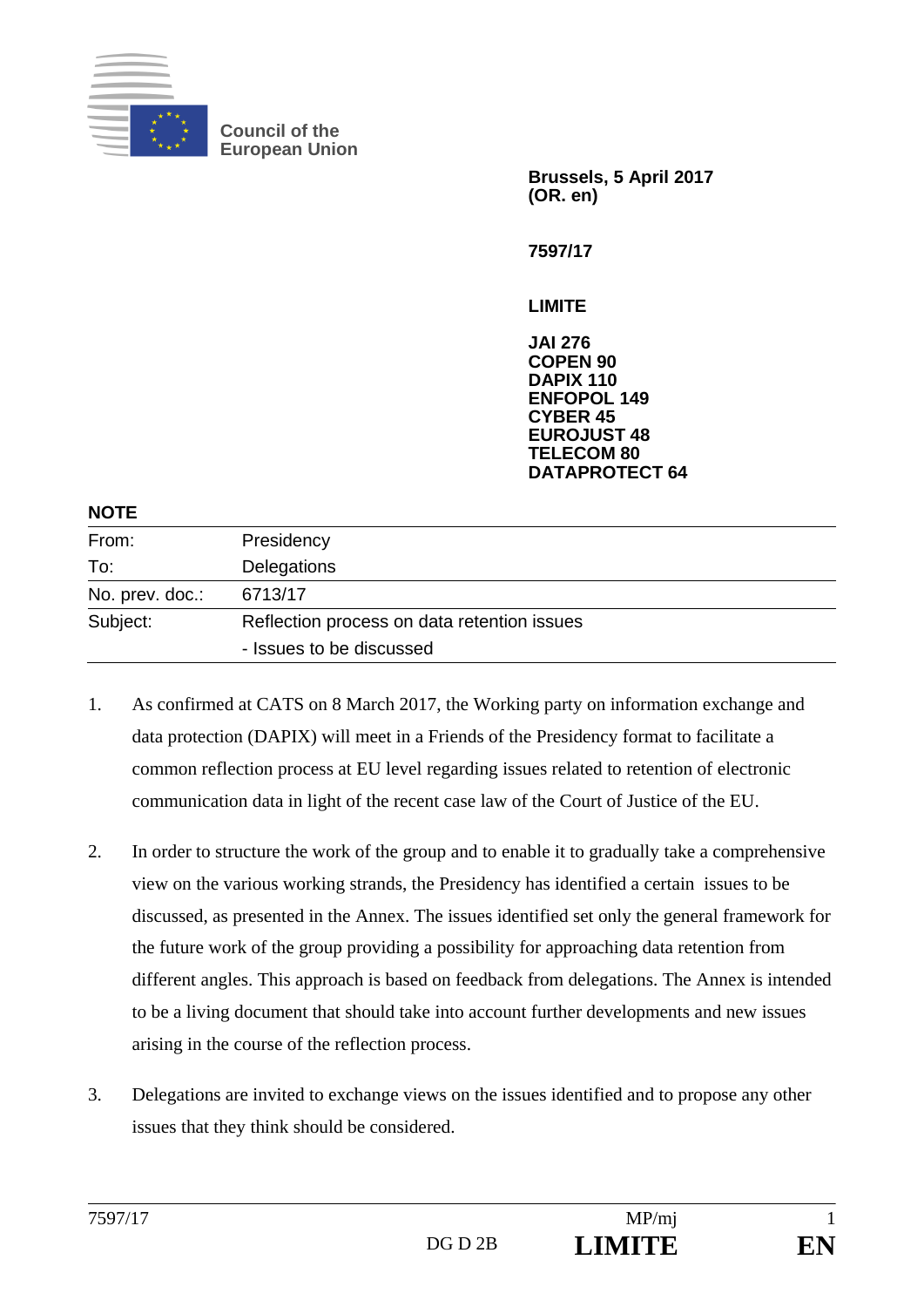# **ANNEX**

# **DAPIX (Friends of the Presidency - Data retention)**

#### **Issues to be discussed**

*The scope and general impact of the CJEU Judgment of 21 December 2016 (Tele 2)<sup>1</sup> on data retention for the purposes of prevention, prosecution and investigation of crime (also with reference to the Digital Rights Ireland ruling of 8 April 2014)<sup>2</sup> , as well as the principles of necessity and proportionality for the collection and use of data, the general framework of necessary safeguards and guarantees and data protection and other fundamental rights considerations.*

### **1. Exchange of information**

Regular updates by Member States on relevant legislative and other developments, and on operational experience, in particular the consequences for law enforcement of a loss of data.

#### **2. Targeted data retention criteria**

What limitation factors e.g. geographical, technical, or other could be considered regarding:

- categories of data
- the means of electronic communications
- persons concerned
- type of serious crime
- **period of retention**

### **3. Access criteria for competent authorities**

What kind of measures could satisfy the Court's criteria on access to data to meet the requirement of limiting the intervention of competent authorities to what is *"strictly necessary and justified within a democratic society"?*



 **1** Judgment of the Court of Justice of the EU (Grand Chamber) *"Tele 2 and Watson"* of 21 December 2016 in joined Cases C-203/15 and C-698/15.

**<sup>2</sup>** Judgment of the Court of Justice of the EU (Grand Chamber) *"Digital Rights Ireland and Seitlinger and others"* of 8 April 2014 in joined Cases C-293/12 and C-594/12